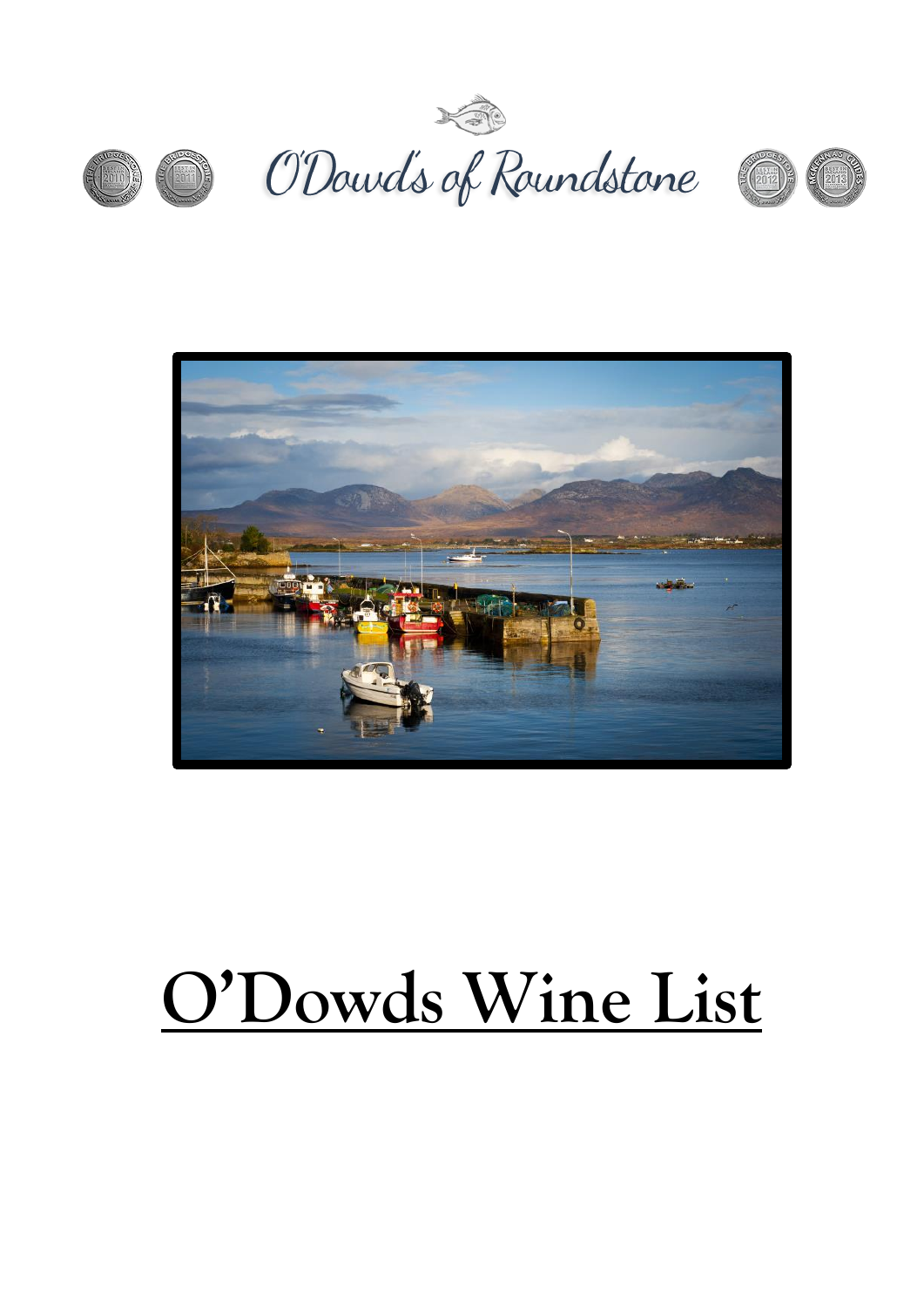

# House Wines

| (White)<br><i><b>*El Caminador Sauvignon Blanc</b></i><br>(Chile)                                                                                                                                                 | <b>Glass</b><br>175ml<br>6.00 | Carafe Bottle<br>500ml<br>19.00 | 750ml<br>24.00 |
|-------------------------------------------------------------------------------------------------------------------------------------------------------------------------------------------------------------------|-------------------------------|---------------------------------|----------------|
| Classic, zesty citrus aromas with light, juicy fruits and a satisfying,<br>long dry finish (Alc 12.5%)                                                                                                            |                               |                                 |                |
| *Domaine Grauzan, Chardonnay<br>(France)<br>Lovely, unoaked Chardonnay from the south of France. (Alc.13%)                                                                                                        | 7.25                          | 21.50                           | 27.50          |
| *Badajo Rueda Verdejo, Viura<br>(Spain)<br>A wine of fresh citrus & pineapple flavours, A Wonderful accompaniment<br>to salads and fresh fish. Alc 12.5%)                                                         |                               |                                 | 28.50          |
| *San Giorgio, Pinot Grigio,<br>(Italy)<br>Crisp light & refreshing with juicy pear fruits and a dry citrus finish. (Alc 12%)                                                                                      | 7.00                          | 21.75                           | 28.00          |
| (Red)                                                                                                                                                                                                             |                               |                                 |                |
| *Puna Snipe Cabernet Sauvignon, Central Valley (Chile)<br>A ripe, fruity style offering cherries, figs and blackcurrant notes; supple<br>well integrated tannins offer a wine suited to most occasions. (Alc 13%) | 6.00                          | 19.00 24.00                     |                |
| <i>*Croix Des Vents, Merlot</i><br>(France)<br>From the Languedoc Roussillion area of France. A very soft and fruity red with<br>punchy summer fruit flavours, and a lovely round pleasant finish. (Alc 12.5%)    |                               | 6.75 20.50 26.50                |                |
| *Don Aparo, Mendoza, Malbec<br>(Argentina)<br>A Medium weight Malbec with juicy Blackberry Flavours with hints of Plum<br>& Black Cherry (Alc 13.5%)                                                              |                               |                                 | 28.50          |
| (Rosé)<br><i>*La Roulerie, Rosé D'Anjou</i><br>(France)<br>A medium bodied sweetly fruited Rosé with a gently crisp off dry finish.<br>Perfectly suited to light Fish, Salad & slightly spiced dishes. (Ale 11%)  |                               |                                 | 29.50          |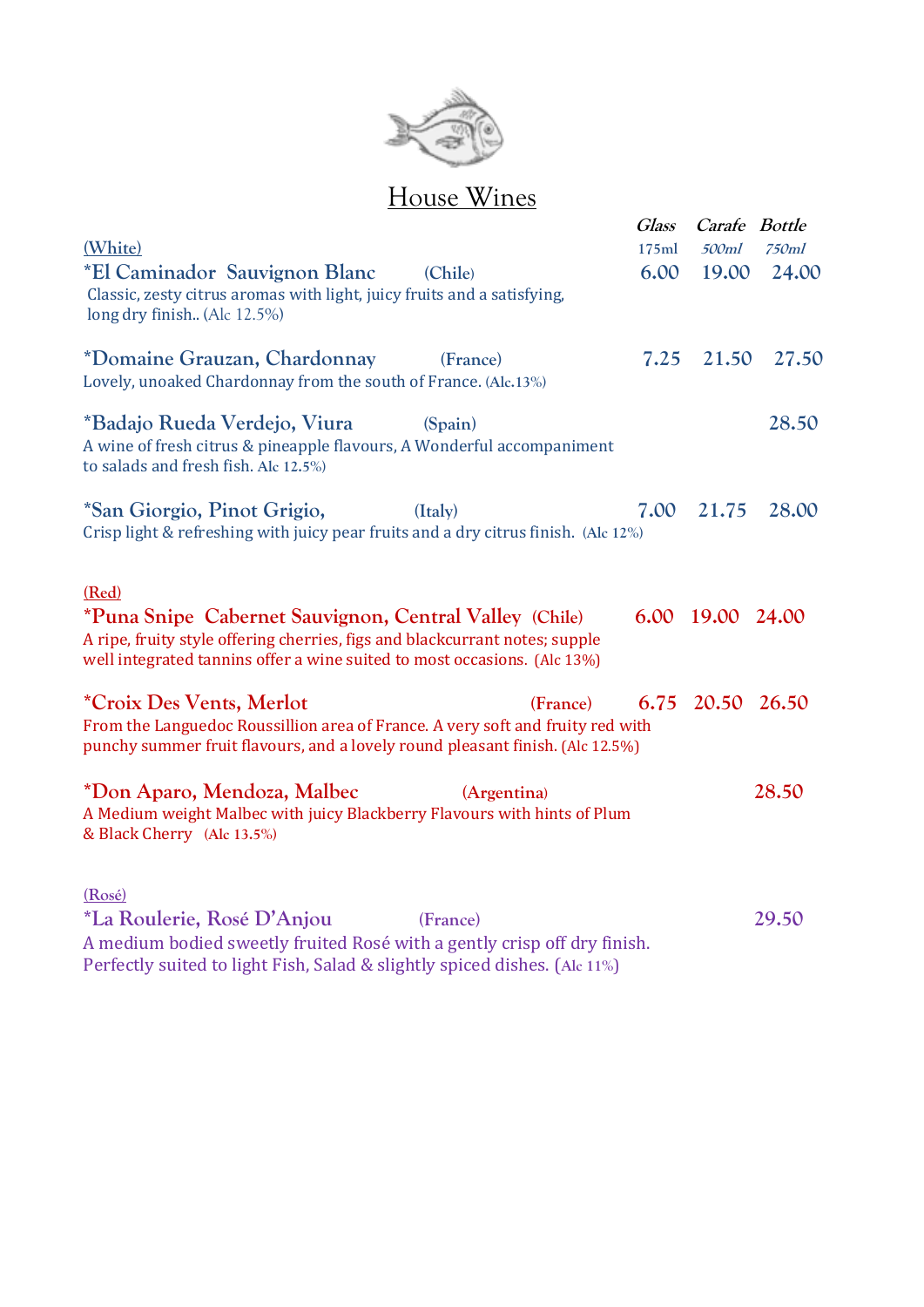#### Bin No. White Wines

- - **1. \*Aveleda Alvarinho (Vinho Verde) 2020 Portugal 31.50** Fresh lemon/lime on the nose and palate, with a refreshing mouth feel and a crisp citrus finish. Medium bodied, Ideal match with Seafood & fish dishes. **(Alc 12%)**
	- **2. \*Chateau de la Roulerie, Chenin Blanc 2019 France 28.50** This fruity wine has fresh pineapple, peach and white fruit flavors. It is crisp and dry, with an attractive touch of honey. (Alc. 12%)
	- **3. \*Domaine Cabrol Picpoul de Pinet, Languedoc 2020 France 29.75** A wonderful match for seafood. A vibrant dry white, with citrus fruit of grapefruit and lemon with attractive floral scents. (Alc 12.5%)
	- **4. \*Desloges, Touraine Sauvignon A/C 2020 France 32.00**  Intense straw yellow colour; passion fruit on the nose leads to complex aromas dominated by citrus. Round, aromatic palate with exotic fruit flavours. (Alc 13%)
	- **5. \*Muscadet, Domaine de la Vinconniere, 2020 France 29.50** A classic match for Oysters and most types of Shellfish. Straw yellow colour with citrus, lemon & hawthorn flavours, creating a harmonious finish. (Alc 12%)
	- **6. \*Sancerre, Domaine des 3 Noyers Reverdy Cadet 2019 France 41.00** This is a delicate dry wine with stylish mineral flavours. Fresh, Aromatic and Elegant, it pairs well with white fish, shellfish and goat's cheese. (Alc 13%)
	- **7. \*Chablis, Vincent Mothe, Domaine de Colombier, 2019 France 42.00** Aromatic palate of peach and flint, round & elegant. Good match to fish in Creamy sauce, Chowder, Smoked Salmon. (Alc 12.5%)
	- 8. **Vin D'Alsace Riesling Cuvée Albert 2018 France 36.00** Lemon, lime, wisp of smoke, cardamon, sea salt minerality underscored with racy acidity. (Alc 12.5%)
	- **9. Zenato Lugano San Benedetto, 2019 Italy 39.00** Intense floral aromas and fruity citrus notes, on the palate this Lugana opens up as a well-balanced, mineral and delicate wine. Pairs exceptionally well with fish. (Alc 12.5%)
	- **10. Snapper Rock, Sauvignon Blanc, Marlborough 2020 N Zealand 32.50** Fresh and fragrant NZ Sauvignon Blanc with nectarine, mango, melon and lime zest character expressed through intensely bright and juicy fruit. (Alc 13%)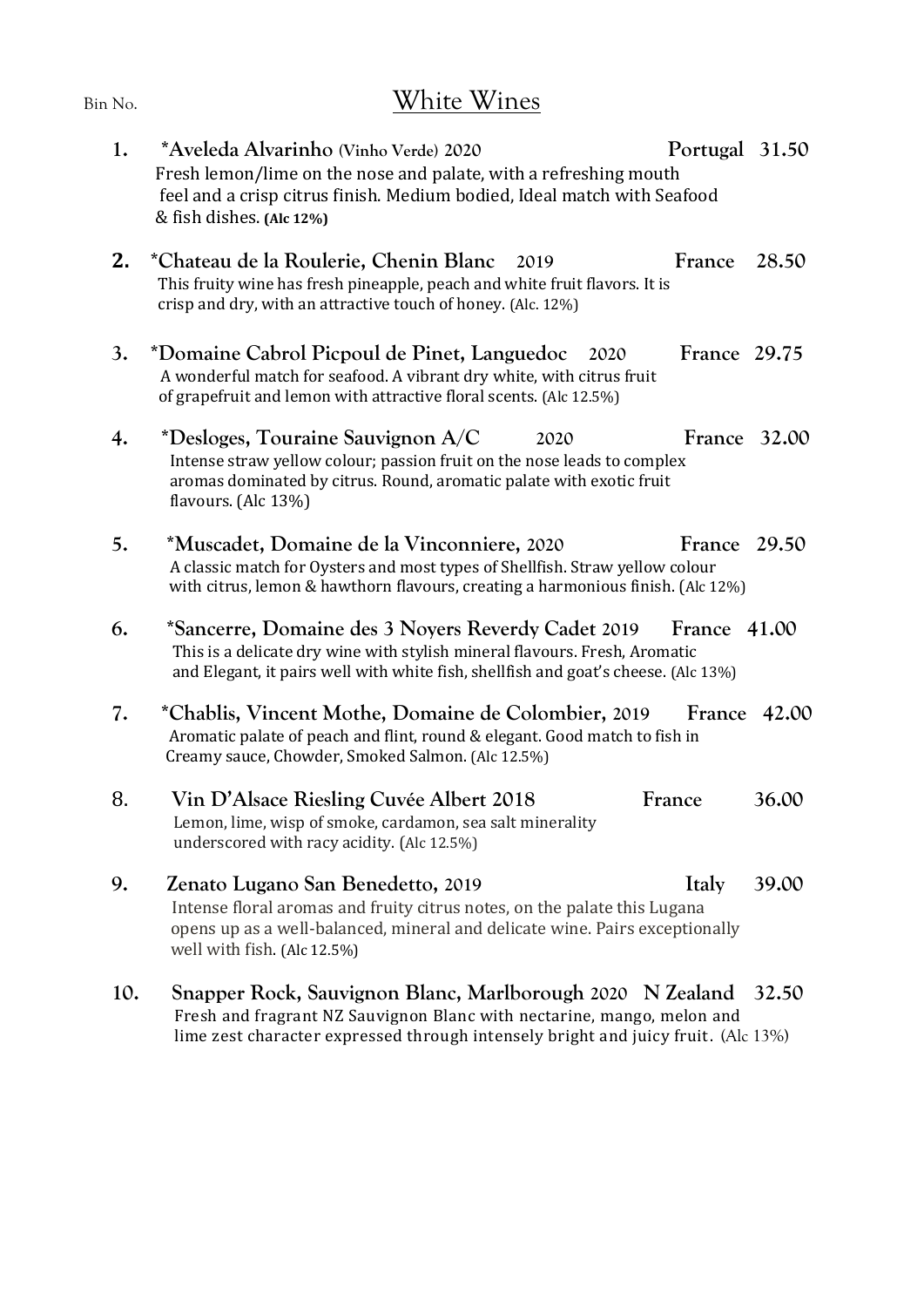## Bin No. Red Wines

| 11. | *Ventoux, Domaine Beaumalric 2018<br>A blend of Syrah, Grenache and Carignan. Aromas of Black fruit with Spice & Pepper<br>on the palate with a Smooth medium finish. Suits best with Beef, Lamb and Cheese (Alc 14.5%)      | France           | 28.50 |
|-----|------------------------------------------------------------------------------------------------------------------------------------------------------------------------------------------------------------------------------|------------------|-------|
| 12. | Cotes du Rhône, La Bastide St Vincent 2019<br>Syrah, Grenache, Mourvedre Grapes. Black & Red fruit aroma, spicy & peppery,<br>Full body, good balance, pairs well with meat, hearty beef stew. (Alc 14.5%)                   | France           | 31.50 |
| 13. | Saint Jacques De Siran, Bordeaux Supérieur, 2016<br>Concentrated Colour and Flavour, Fruity but with multiple levels of<br>structure. Integrated Oak flavours & ripe smooth tannins. (Alc 14%)                               | France           | 36.00 |
|     | 14. *Coto Mayor, Rioja Crianza 2017<br>A medium bodied Tempranillo with a deep Cherry Colour, Aromas of Spices<br>And Vanilla and a long fruity finish. (Alc 13%)                                                            | Spain            | 32.50 |
|     | 15. * Las Rocas Garnacha 2015<br>Deep Ruby coloured. Attractive aromas of Kirsch, Raspberries, Pepper &<br>Melted Liquorice. Medium to Full bodied Fruit driven with a long finish.                                          | Spain            | 37.00 |
|     | 16. *Vigneti Del Salento, I Muri Negroamaro 2018<br>Medium bodied, velvety, well balanced with flavours of dark<br>Blackcurrants, forest fruits & toasted coffee with a long lasting<br>warm finish. (Alc 13%).              | Italy            | 32.00 |
| 17. | *Il Bucco, Montepulciano d'Abruzzo DOC, 2019<br>A very attractive wine with lively sweet dark fruits. A good all rounder<br>and pairs well with light meat dishes and cheeses. (alc 13%)                                     | Italy            | 29.50 |
| 18. | * Valpolicella Superiore, Zenato 2016<br>Intense ruby red colour, with plesant notes of cherries, blackcurrent and<br>Strawberries. Medium bodied palate with a smooth fruity finish. (Alc 13.5%)                            | Italy            | 35.50 |
|     | 19. *Les Roches, Saumur Champigny, 2016<br>Thierry Germain, 100% Cabernet Franc. Biodynamic. Light with<br>Red fruits, racy acidity with plush & silky texture. (Alc 12.5%)                                                  | France           | 35.00 |
| 20. | <i>*Les Argelières, Pays D'Oc, Pinot Noir</i> 2018<br>Lovely aromas of raspberry and cherry, subtle smoky, and peppery<br>hints with notes of thyme. Fruity, elegant, well balanced with<br>a long finish. (alc 13%)         | France           | 30.50 |
| 21. | *Hooded Plover Shiraz 2017<br>A Smooth, elegant wine with luscious red and black berry aromas, flavours,<br>enhanced with warm, spicy notes and soft tannins. It is full-bodied and<br>harmonious, fresh and juicy. (alc 14% | <b>Australia</b> | 28.50 |